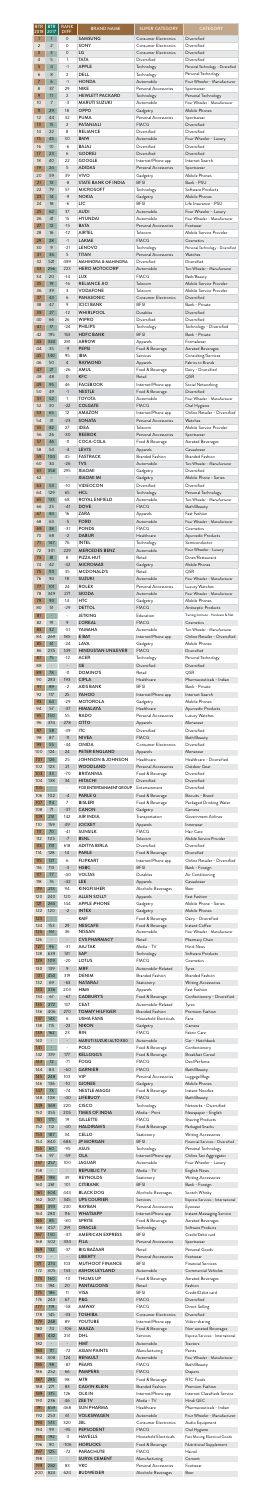| <b>BTR</b><br>2018<br>201 | <b>BTR</b><br>2017<br>290       | <b>RANK</b><br>DIFF.<br>89      | <b>BRAND NAME</b><br><b>FERRARI</b>                     | <b>SUPER CATEGORY</b><br>Automobile                   | <b>CATEGORY</b><br>Four Wheeler - Luxury                                    |
|---------------------------|---------------------------------|---------------------------------|---------------------------------------------------------|-------------------------------------------------------|-----------------------------------------------------------------------------|
| 202                       | 226                             | 24                              | <b>INFOSYS</b>                                          | Technology                                            | Software Services                                                           |
| 203                       | 148                             | $-55$                           | <b>BLACKBERRY</b>                                       | Gadgetry                                              | Mobile Phones                                                               |
| 204<br>205                | 157<br>473                      | $-47$<br>268                    | <b>VIMAL</b><br><b>SIEMENS</b>                          | Apparels<br>Technology<br><b>Consumer Electronics</b> | Fabrics to Brands<br>Technology - Diversified                               |
| 206<br>207<br>208         | 169<br>185<br>100               | $-37$<br>$-22$<br>$-108$        | <b>SANSUI</b><br><b>AMBUJA CEMENT</b><br><b>PANTENE</b> | Manufacturing<br><b>FMCG</b>                          | Diversified<br>Cement<br>Hair Care                                          |
| 209                       | 225                             | 16                              | L&T                                                     | Diversified                                           | Diversified                                                                 |
| 210                       | 231                             | 21                              | <b>HONDA ACTIVA</b>                                     | Automobile                                            | Automatic Scooter                                                           |
| 211                       | 141                             | $-70$                           | <b>TIDE</b>                                             | <b>FMCG</b>                                           | Fabric Care                                                                 |
| 212                       | 325                             | 113                             | <b>KODAK</b>                                            | Technology                                            | <b>Imaging Products</b>                                                     |
| 213                       | $\blacksquare$                  | $\overline{\phantom{a}}$        | <b>UM MOTORCYCLES</b>                                   | Automobile                                            | Two Wheeler - Manufacturer                                                  |
| 214                       | 493                             | 279                             | <b>YES BANK</b>                                         | <b>BFSI</b>                                           | Bank - Private                                                              |
| 215                       | 515                             | 300                             | <b>GSK</b>                                              | Healthcare                                            | Pharmaceuticals - International                                             |
| 216                       | 289                             | 73                              | <b>AACHI</b>                                            | Food & Beverage                                       | Spices                                                                      |
| 217                       | 279                             | 62                              | <b>NDTV</b>                                             | Media - TV                                            | <b>TV Channel Network</b>                                                   |
| 218                       | 122                             | $-96$                           | <b>GUCCI</b>                                            | <b>Branded Fashion</b>                                | Luxury Fashion                                                              |
| 219                       | 163                             | $-56$                           | <b>NIRMA</b>                                            | <b>FMCG</b>                                           | Diversified                                                                 |
| 220                       | 440                             | 220                             | <b>ORIENT</b>                                           | Household Electricals                                 | Fans                                                                        |
| 221                       | ÷,                              | $\overline{\phantom{a}}$        | <b>KOTAK MAHINDRA GROUP</b>                             | <b>BFSI</b>                                           | Diversified                                                                 |
| 222<br>223<br>224         | 56<br>276<br>452                | $-166$<br>53<br>228             | LAYS<br><b>REDMI</b><br><b>LEE COOPER</b>               | Food & Beverage<br>Gadgetry                           | Packaged Snacks<br>Mobile Phone - Series<br>Casualwear                      |
| 225<br>226                | 286<br>358                      | 61<br>132                       | <b>CASIO</b><br><b>SPARX</b>                            | Apparels<br>Technology<br>Personal Accessories        | Personal Technology - Diversified<br>Footwear                               |
| 227                       | 360                             | 133                             | <b>BPL</b>                                              | Diversified                                           | Diversified                                                                 |
| 228                       | 377                             | 149                             | <b>RBI</b>                                              | <b>BFSI</b>                                           | Bank - Federal                                                              |
| 229                       | 453                             | 224                             | <b>BANK OF INDIA</b>                                    | <b>BFSI</b>                                           | Bank - PSU                                                                  |
| 230                       | 255                             | 25                              | <b>KIT KAT</b>                                          | Food & Beverage                                       | Chocolate Bar                                                               |
| 231                       | 196                             | $-35$                           | <b>SUNFEAST</b>                                         | Food & Beverage                                       | Diversified                                                                 |
| 232                       | 264                             | 32                              | <b>TATA TEA</b>                                         | Food & Beverage                                       | Tea                                                                         |
| 233                       | 175                             | $-58$                           | <b>TWITTER</b>                                          | Internet/Phone app                                    | Social Networking                                                           |
| 234                       | 190                             | -44                             | <b>SANTOOR</b>                                          | <b>FMCG</b>                                           | Bath/Beauty                                                                 |
| 235                       | 158                             | $-77$                           | <b>AIRCEL</b>                                           | Telecom                                               | Mobile Service Provider                                                     |
| 236                       | 222                             | $-14$                           | <b>PARAGON</b>                                          | Personal Accessories                                  | Footwear                                                                    |
| 237                       | 131                             | $-106$                          | <b>SURF EXCEL</b>                                       | <b>FMCG</b>                                           | Fabric Care                                                                 |
| 238<br>239<br>240         | $\qquad \qquad -$<br>166<br>146 | $-73$<br>-94                    | <b>AVON</b><br><b>AXE</b><br><b>CLOSE UP</b>            | <b>FMCG</b><br><b>FMCG</b><br><b>FMCG</b>             | Direct Selling<br>Deo/Perfume<br>Oral Hygiene                               |
| 241                       | 244                             | 3                               | <b>ACC CEMENT</b>                                       | Manufacturing                                         | Cement                                                                      |
| 242                       | 887                             | 645                             | <b>APOLLO HOSPITALS</b>                                 | Healthcare                                            | Hospitals                                                                   |
| 243                       | 316                             | 73                              | <b>CADBURY DAIRY MILK</b>                               | Food & Beverage                                       | Chocolate Bar                                                               |
| 244                       | 426                             | 182                             | <b>PRADA</b>                                            | <b>Branded Fashion</b>                                | Luxury Fashion                                                              |
| 245<br>246<br>247         | 211<br>142<br>200               | $-34$<br>$-104$<br>$-47$        | <b>HAIER</b><br><b>FANTA</b><br><b>BRU</b>              | <b>Consumer Electronics</b><br>Food & Beverage        | Diversified<br>Aerated Beverages<br>Instant Coffee                          |
| 248<br>249                | 427<br>184                      | 179<br>$-65$                    | <b>SIYARAM</b><br><b>PAYTM</b>                          | Food & Beverage<br>Apparels<br>Internet/Phone app     | Fabrics<br>Online Payment Service                                           |
| 250                       | 168                             | $-82$                           | <b>BOOST</b>                                            | Food & Beverage                                       | Nutritional Supplement                                                      |
| 251                       | 331                             | 80                              | <b>VLCC</b>                                             | Healthcare                                            | Health Management                                                           |
| 252                       | 311                             | 59                              | <b>INDIAN OIL</b>                                       | Energy                                                | Oil and Gas - Domestic                                                      |
| 253                       | 149                             | $-104$                          | <b>FAIR &amp; LOVELY</b>                                | <b>FMCG</b>                                           | Skin Lightening Products                                                    |
| 254                       | 351                             | 97                              | <b>BALAJI WAFERS</b>                                    | Food & Beverage                                       | Packaged Snacks                                                             |
| 255                       | 536                             | 281                             | <b>TURTLE</b>                                           | Apparels                                              | Menswear                                                                    |
| 256                       | 328                             | 72                              | <b>DISNEY CHANNEL</b>                                   | Media - TV                                            | Kids Channel                                                                |
| 257                       | 202                             | $-55$                           | <b>MIRINDA</b>                                          | Food & Beverage                                       | <b>Aerated Beverages</b>                                                    |
| 258                       | 171                             | $-87$                           | <b>TANISHQ</b>                                          | Personal Accessories                                  | Jewellery                                                                   |
| 259                       | 223                             | $-36$                           | <b>MEDIMIX</b>                                          | <b>FMCG</b>                                           | Bath/Beauty - Ayurvedic                                                     |
| 260                       | 514                             | 254                             | <b>MARLBORO</b>                                         | <b>FMCG</b>                                           | Cigarette                                                                   |
| 261                       | 662                             | 401                             | <b>DATSUN</b>                                           | Automobile                                            | Four Wheeler - Manufacturer                                                 |
| 262                       | 350                             | 88                              | <b>KARBONN</b>                                          | Gadgetry                                              | Mobile Phones                                                               |
| 263                       | 208                             | $-55$                           | <b>BOROLINE</b>                                         | <b>FMCG</b>                                           | Antiseptic Cream - Ayurvedic                                                |
| 264                       | 191                             | $-73$                           | US POLO                                                 | Apparels                                              | Casualwear                                                                  |
| 265                       | 127                             | $-138$                          | <b>LIMCA</b>                                            | Food & Beverage                                       | <b>Aerated Beverages</b>                                                    |
| 266                       | 310                             | 44                              | <b>MDH</b>                                              | Food & Beverage                                       | Spices                                                                      |
| 267                       | 329                             | 62                              | <b>IDBI</b>                                             | <b>BFSI</b>                                           | Bank - PSU                                                                  |
| 268                       | 178                             | $-90$                           | <b>MAX</b>                                              | Diversified                                           | Diversified                                                                 |
| 269                       | 134                             | $-135$                          | <b>CAMLIN</b>                                           | Stationery                                            | Diversified                                                                 |
| 270                       | 549                             | 279                             | <b>JET AIRWAYS</b>                                      | Transportation                                        | Airlines - Indian                                                           |
| 271                       | 135                             | $-136$                          | <b>CINTHOL</b>                                          | <b>FMCG</b>                                           | Bath/Beauty                                                                 |
| 272                       | 419                             | 147                             | <b>WRANGLER</b>                                         | Apparels                                              | Casualwear                                                                  |
| 273                       | 337                             | 64                              | <b>TATA SALT</b>                                        | Food & Beverage                                       | Salt                                                                        |
| 274                       | 713                             | 439                             | <b>DENA BANK</b>                                        | <b>BFSI</b>                                           | Bank - PSU                                                                  |
| 275                       | 189                             | $-86$                           | <b>TATA SKY</b>                                         | <b>DTH</b>                                            | <b>DTH</b>                                                                  |
| 276                       | 479                             | 203                             | <b>DURACELL</b>                                         | <b>FMCG</b>                                           | Consumer Batteries                                                          |
| 277                       | 867                             | 590                             | <b>MANKIND PHARMA</b>                                   | Healthcare                                            | Pharmaceuticals - Indian                                                    |
| 278                       | 86                              | $-192$                          | <b>REXONA</b>                                           | <b>FMCG</b>                                           | Deo/Perfume                                                                 |
| 279                       | 230                             | $-49$                           | <b>TATA MOTORS</b>                                      | Automobile                                            | Four Wheeler - Manufacturer                                                 |
| 280                       | $\overline{\phantom{0}}$        | $\overline{\phantom{a}}$        | W                                                       | Apparels                                              | Womenswear                                                                  |
| 281                       | 573                             | 292                             | <b>SYSKA LED</b>                                        | Household Electricals                                 | <b>LED</b>                                                                  |
| 282                       | 284                             | $\overline{2}$                  | <b>PARK AVENUE</b>                                      | Apparels                                              | Menswear                                                                    |
| 283                       | 677                             | 394                             | <b>PAYPAL</b>                                           | Internet/Phone app                                    | Online Payment Service                                                      |
| 284                       | 164                             | $-120$                          | <b>SUBWAY</b>                                           | Retail                                                | QSR                                                                         |
| 285                       | 630                             | 345                             | <b>BLUE DART</b>                                        | Services                                              | Express Service - Domestic                                                  |
| 286                       | 647                             | 361                             | <b>COTTON KING</b>                                      | Apparels                                              | Casualwear                                                                  |
| 287                       | 298                             | 11                              | <b>MTV</b>                                              | Media - TV                                            | Music Channel                                                               |
| 288                       | 197                             | $-91$                           | <b>TATA DOCOMO</b>                                      | Telecom                                               | Mobile Service Provider                                                     |
| 289                       | 304                             | 15                              | <b>MTNL</b>                                             | Telecom                                               | Landline Service Provider                                                   |
| 290                       | 723                             | 433                             | <b>EICHER</b>                                           | Automobile                                            | <b>Commercial Vehicles</b>                                                  |
| 291                       | 291                             | 0                               | <b>FEVICOL</b>                                          | <b>FMCG</b>                                           | Adhesive                                                                    |
| 292                       | 287                             | $-5$                            | <b>ARMANI</b>                                           | <b>Branded Fashion</b>                                | Luxury Fashion                                                              |
| 293                       | 249                             | $-44$                           | <b>BANK OF BARODA</b>                                   | <b>BFSI</b>                                           | Bank - PSU                                                                  |
| 294                       | 543                             | 249                             | <b>DABUR REAL</b>                                       | Food & Beverage                                       | Packaged Juice                                                              |
| 295                       | 306                             | 11                              | <b>MANGO</b>                                            | Apparels                                              | Womenswear                                                                  |
| 296                       | 173                             | $-123$                          | <b>RELAXO</b>                                           | Personal Accessories                                  | Footwear                                                                    |
| 297                       | 339                             | 42                              | PUNJAB NATIONAL BANK                                    | <b>BFSI</b>                                           | Bank - PSU                                                                  |
| 298                       | 154                             | $-144$                          | 7UP                                                     | Food & Beverage                                       | <b>Aerated Beverages</b>                                                    |
| 299                       | 156                             | $-143$                          | <b>CLINIC PLUS</b>                                      | <b>FMCG</b>                                           | Hair Care                                                                   |
| 300                       | 552                             | 252                             | <b>SAMSUNG GALAXY</b>                                   | Gadgetry                                              | Mobile Phone - Series                                                       |
| 301                       | 80                              | $-221$                          | <b>IFB APPLIANCES</b>                                   | Durables                                              | Diversified                                                                 |
| 302                       | 238                             | $-64$                           | <b>I BALL</b>                                           | Technology                                            | Personal Technology                                                         |
| 303                       | 404                             | 101                             | <b>CITIZEN</b>                                          | Personal Accessories                                  | Watches                                                                     |
| 304                       | 151                             | $-153$                          | <b>MANGO FROOTI</b>                                     | Food & Beverage                                       | Non-aerated Beverages                                                       |
| 305                       | 241                             | $-64$                           | <b>STAR PLUS</b>                                        | Media - TV                                            | Hindi GEC                                                                   |
| 306                       | 352                             | 46                              | <b>GOLD FLAKE</b>                                       | <b>FMCG</b>                                           | Cigarette                                                                   |
| 307                       | 106                             | $-201$                          | <b>APSARA STATIONERY</b>                                | Stationery                                            | <b>Writing Accessories</b>                                                  |
| 308                       | 415                             | 107                             | <b>RUPA</b>                                             | Apparels                                              | Innerwear                                                                   |
| 309<br>310                | 447<br>563<br>421               | 138<br>253<br>110               | <b>IKEA</b><br><b>RAMRAJ</b><br><b>FIAT</b>             | Retail<br>Apparels<br>Automobile                      | Ready-to-Assemble Furniture<br><b>Dhotis</b><br>Four Wheeler - Manufacturer |
| 311<br>312<br>313         | 332<br>263                      | 20<br>$-50$                     | <b>TCS</b><br><b>VAN HEUSEN</b>                         | Technology<br>Apparels                                | Software Services<br>Formalwear                                             |
| 314<br>315                | 645                             | 330                             | <b>KTM</b><br><b>PEPE</b>                               | Automobile<br>Apparels                                | Two Wheeler - Manufacturer<br>Casualwear                                    |
| 316<br>317                | 221<br>294                      | $-95$<br>$-23$                  | <b>PRESTIGE</b><br><b>SHARP</b><br><b>UJALA</b>         | Kitchen Care<br><b>Consumer Electronics</b>           | Cookware<br>Diversified<br>Fabric Care                                      |
| 318<br>319<br>320         | 246<br>676<br>773               | $-72$<br>357<br>453             | <b>AMERICAN TOURISTER</b><br><b>HINDUSTAN TIMES</b>     | <b>FMCG</b><br>Personal Accessories<br>Media - Print  | Luggage/Bags<br>Newspaper - English                                         |
| 321                       | 215                             | $-106$                          | <b>VASELINE</b>                                         | <b>FMCG</b>                                           | Skincare                                                                    |
| 322                       | 180                             | $-142$                          | <b>SNAPDEAL</b>                                         | Internet/Phone app                                    | Online Retailer - Diversified                                               |
| 323                       | 341                             | 18                              | <b>TIMEX</b>                                            | Personal Accessories                                  | Watches                                                                     |
| 324                       | 229                             | $-95$                           | <b>VIM</b>                                              | <b>FMCG</b>                                           | Dishcare                                                                    |
| 325                       | 839                             | 514                             | <b>TAJ MAHAL TEA</b>                                    | Food & Beverage                                       | Tea                                                                         |
| 326                       | 657                             | 331                             | <b>NIPPO BATTERIES</b>                                  | <b>FMCG</b>                                           | <b>Consumer Batteries</b>                                                   |
| 327                       | 574                             | 247                             | <b>SKYBAGS</b>                                          | Personal Accessories                                  | Luggage/Bags                                                                |
| 328                       | 116                             | $-212$                          | <b>VICKS</b>                                            | Healthcare                                            | Cough Suppresant                                                            |
| 329                       | 443                             | 114                             | <b>ROYAL STAG</b>                                       | Alcoholic Beverages                                   | Whisky                                                                      |
| 330                       | 165                             | $-165$                          | <b>KOTAK MAHINDRA BANK</b>                              | <b>BFSI</b>                                           | Bank - Private                                                              |
| 331                       | 270                             | $-61$                           | <b>KENT</b>                                             | Durables                                              | Water Purifier                                                              |
| 332<br>333                | $\overline{\phantom{m}}$<br>605 | $\overline{\phantom{a}}$<br>272 | <b>RELIGARE</b><br><b>ZODIAC</b>                        | <b>BFSI</b><br>Apparels<br>Automobile-Related         | Diversified<br>Menswear                                                     |
| 334<br>335<br>336         | 400<br>233<br>247               | 66<br>$-102$<br>$-89$           | <b>CASTROL</b><br><b>UBER</b><br><b>HAMAM</b>           | Internet/Phone app<br><b>FMCG</b>                     | Lubricants<br>Online Taxi Aggregator<br>Bath/Beauty                         |
| 337                       | 333                             | $-4$                            | <b>KELVINATOR</b>                                       | Durables                                              | Diversified                                                                 |
| 338                       | 378                             | 40                              | <b>INDIGO AIRLINES</b>                                  | Transportation                                        | Airlines - Indian                                                           |
| 339                       | 626                             | 287                             | <b>EVEREADY</b>                                         | <b>FMCG</b>                                           | Consumer Batteries                                                          |
| 340                       | 366                             | 26                              | <b>EMAMI</b>                                            | <b>FMCG</b>                                           | Diversified                                                                 |
| 341                       | 398                             | 57                              | WILLS LIFESTYLE                                         | Retail                                                | Fashion - Premium                                                           |
| 342                       | 144                             | $-198$                          | <b>KISSAN</b>                                           | Food & Beverage                                       | <b>Processed Foods</b>                                                      |
| 343                       | 88                              | $-255$                          | <b>OLAY</b>                                             | <b>FMCG</b>                                           | Cosmetics                                                                   |
| 344                       | 480                             | 136                             | <b>ACCENTURE</b>                                        | Services                                              | Professional Services                                                       |
| 345                       | 383                             | 38                              | NILKAMAL                                                | Home Care                                             | Furniture                                                                   |
| 346                       | 371                             | 25                              | <b>METRO</b>                                            | Retail                                                | Footwear                                                                    |
| 347                       | 174                             | $-173$                          | <b>BAJAJ PULSAR</b>                                     | Automobile                                            | Two Wheeler - Brand                                                         |
| 348                       | 579                             | 231                             | <b>TAJ HOTELS</b>                                       | Hospitality                                           | Hotels - Premium                                                            |
| 349                       | 278                             | $-71$                           | <b>MOTHER DAIRY</b>                                     | Food & Beverage                                       | Dairy - Diversified                                                         |
| 350                       | 373                             | 23                              | <b>ANCHOR</b>                                           | <b>Household Electricals</b>                          | Fast Moving Electrical Goods                                                |
| 351                       | $\overline{\phantom{a}}$        | $\overline{\phantom{a}}$        | <b>LODHA</b>                                            | Real Estate                                           | Diversified                                                                 |
| 352                       | 449                             | 97                              | <b>FEDEX</b>                                            | Services                                              | Express Services - International                                            |
| 353<br>354<br>355         | 738<br>275<br>÷                 | 385<br>$-79$                    | <b>LEXI PENS</b><br><b>DTDC</b><br>SAMSUNG (TV)         | Stationery<br>Services<br><b>Consumer Electronics</b> | <b>Writing Accessories</b><br>Express Service - Domestic<br>Television      |
| 356                       | 318                             | $-38$                           | <b>VICCO</b>                                            | <b>FMCG</b>                                           | Bath/Beauty - Ayurvedic                                                     |
| 357                       | ÷                               | $\overline{\phantom{a}}$        | <b>ANDHRA BANK</b>                                      | <b>BFSI</b>                                           | Bank - PSU                                                                  |
| 358                       | $\qquad \qquad -$               | $\qquad \qquad \blacksquare$    | SONY (TV)                                               | <b>Consumer Electronics</b>                           | Television                                                                  |
| 359                       | $\overline{\phantom{a}}$        |                                 | <b>HONOR</b>                                            | Gadgetry                                              | Mobile Phones                                                               |
| 360                       | 706                             | 346                             | <b>CAFE COFFEE DAY</b>                                  | Retail                                                | Café                                                                        |
| 361                       | 687                             | 326                             | <b>CROMPTON GREAVES</b>                                 | Household Electricals                                 | Fast Moving Electrical Goods                                                |
| 362                       | 575                             | 213                             | <b>CADBURY'S GEMS</b>                                   | Food & Beverage                                       | Candy                                                                       |
| 363                       | 214                             | $-149$                          | <b>RED BULL</b>                                         | Food & Beverage                                       | Energy Drink                                                                |
| 364                       | 188                             | $-176$                          | <b>COMPLAN</b>                                          | Food & Beverage                                       | Nutritional Supplement                                                      |
| 365                       | 260                             | $-105$                          | <b>EVEREST</b>                                          | Food & Beverage                                       | Spices                                                                      |
| 366                       | 463                             | 97                              | <b>DIESEL</b>                                           | <b>Branded Fashion</b>                                | Premium Fashion                                                             |
| 367                       | 330                             | $-37$                           | <b>LIFESTYLE</b>                                        | Retail                                                | Fashion                                                                     |
| 368                       | 307                             | $-61$                           | <b>WHEEL</b>                                            | <b>FMCG</b>                                           | Fabric Care                                                                 |
| 369                       | 547                             | 178                             | <b>MITSUBISHI</b>                                       | Automobile                                            | Four Wheeler - Manufacturer                                                 |
| 370                       | 338                             | $-32$                           | <b>SAVLON</b>                                           | <b>FMCG</b>                                           | Antiseptic Products                                                         |
| 371                       | 496                             | 125                             | <b>SIGNATURE</b>                                        | Alcoholic Beverages                                   | Whisky                                                                      |
| 372                       | 242                             | $-130$                          | <b>ARIEL</b>                                            | <b>FMCG</b>                                           | Fabric Care                                                                 |
| 373                       | 232                             | $-141$                          | <b>LIPTON</b>                                           | Food & Beverage                                       | Tea                                                                         |
| 374                       | 209                             | $-165$                          | <b>BOSCH</b>                                            | Automobile-Related                                    | Automobile Electronics                                                      |
| 375                       | 182                             | $-193$                          | <b>BOROPLUS</b>                                         | <b>FMCG</b>                                           | Antiseptic Cream - Ayurvedic                                                |
| 376<br>377<br>378         | 425<br>293                      | 49<br>$-84$<br>$\Box$           | <b>GAP</b><br><b>CHEVROLET</b><br><b>DEWALT</b>         | Apparels<br>Automobile                                | Fast Fashion<br>Four Wheeler - Manufacturer<br>Power Tools                  |
| 379<br>380                | 860<br>930                      | 481<br>550                      | <b>NAVBHARAT TIMES</b><br><b>ALKEM</b>                  | Manufacturing<br>Media - Print<br>Healthcare          | Newspaper - Hindi<br>Pharmaceuticals - Indian                               |
| 381                       | $\Box$                          | $\qquad \qquad -$               | <b>AND</b>                                              | Apparels                                              | Womenswear                                                                  |
| 382                       | $\qquad \qquad \blacksquare$    | $\overline{\phantom{a}}$        | <b>TCL</b>                                              | Durables                                              | Diversified                                                                 |
| 383                       | 737                             | 354                             | <b>BHARAT PETROLEUM</b>                                 | Energy                                                | Oil and Gas - Domestic                                                      |
| 384                       | 558                             | 174                             | <b>PIONEER</b>                                          | <b>Consumer Electronics</b>                           | Audio Equipment                                                             |
| 385                       | $\overline{\phantom{a}}$        | $\overline{\phantom{a}}$        | <b>UNICEF</b>                                           | International Body                                    | Children's Welfare                                                          |
| 386                       | 550                             | 164                             | <b>REVLON</b>                                           | <b>FMCG</b>                                           | Cosmetics                                                                   |
| 387                       | 435                             | 48                              | <b>TATA NANO</b>                                        | Automobile                                            | Car - Hatchback                                                             |
| 388                       | 416                             | 28                              | <b>KENSTAR</b>                                          | Durables                                              | Diversified                                                                 |
| 389                       | 347                             | $-42$                           | <b>UNION BANK OF INDIA</b>                              | <b>BFSI</b>                                           | Bank - PSU                                                                  |
| 390                       | 980                             | 590                             | COSTCO                                                  | Retail                                                | Hypermarket - International                                                 |
| 391                       | 314                             | $-77$                           | <b>SHOPPERS STOP</b>                                    | Retail                                                | Personal Goods                                                              |
| 392                       | $\blacksquare$                  | $\frac{1}{2}$                   | <b>INDIABULLS</b>                                       | Diversified                                           | Diversified                                                                 |
| 393                       |                                 | $\overline{\phantom{a}}$        | YUM FOODS                                               | Retail                                                | QSR - Corporate                                                             |
| 394                       |                                 | $\qquad \qquad -$               | <b>FORCE MOTORS</b>                                     | Automobile                                            | <b>Commercial Vehicles</b>                                                  |
| 395                       | ÷                               | $\overline{\phantom{a}}$        | <b>ALLIANZ</b>                                          | <b>BFSI</b>                                           | Insurance & Asset Management                                                |
| 396                       |                                 | $\overline{\phantom{a}}$        | <b>APPLE IMAC</b>                                       | Technology                                            | Desktop - Brand                                                             |
| 397                       | 297                             | $-100$                          | <b>MYNTRA</b>                                           | Internet/Phone app                                    | Online Retailer - Fashion                                                   |
| 398                       | 568                             | 170                             | <b>HAVMOR</b>                                           | Food & Beverage                                       | Ice Cream/Frozen Dessert                                                    |
| 399                       | 856                             | 457                             | <b>LOUIS VUITTON</b>                                    | <b>Branded Fashion</b>                                | Luxury Fashion                                                              |
| 400                       |                                 | $\frac{1}{2}$                   | <b>ALLAHABAD BANK</b>                                   | <b>BFSI</b>                                           | Bank - PSU                                                                  |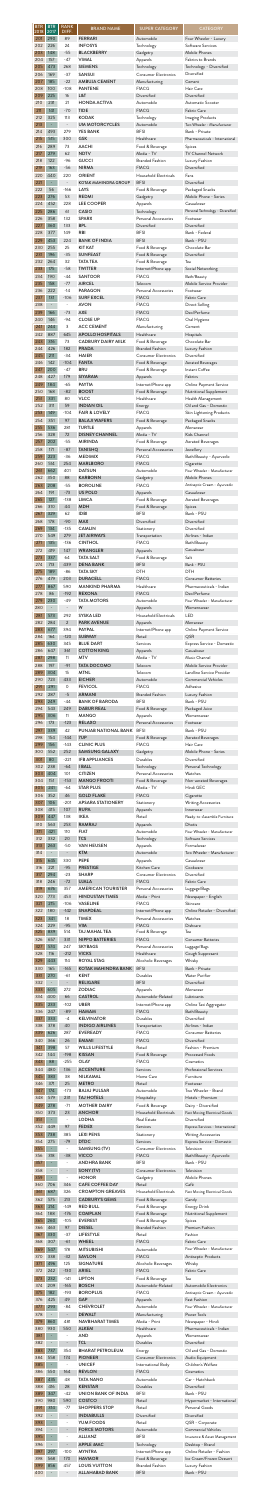| <b>BTR</b><br>$\overline{2018}$ | <b>BTR</b><br>2017       | <b>RANK</b><br>DIFF.                        | <b>BRAND NAME</b>                                   | <b>SUPER CATEGORY</b>                         | <b>CATEGORY</b>                                      |
|---------------------------------|--------------------------|---------------------------------------------|-----------------------------------------------------|-----------------------------------------------|------------------------------------------------------|
| 401                             | $\overline{\phantom{a}}$ | $\overline{\phantom{a}}$                    | <b>MUFTI</b>                                        | Apparels                                      | Menswear                                             |
| 402                             | 403                      | 1                                           | <b>ADANI GROUP</b>                                  | Diversified                                   | Diversified                                          |
| 403                             | 519                      | 116                                         | <b>LEGO</b>                                         | Manufacturing                                 | Toys                                                 |
| 404                             | 497                      | 93                                          | <b>CROMA</b>                                        | Retail                                        | <b>Consumer Electronics</b>                          |
| 405                             | $\overline{\phantom{a}}$ | $\overline{\phantom{a}}$                    | <b>PEPSICO</b>                                      | Food & Beverage                               | Diversified                                          |
| 406                             | 585                      | $\overline{\phantom{a}}$                    | <b>STARWOOD</b>                                     | Hospitality                                   | Hotels - Premium                                     |
| 407                             |                          | 178                                         | <b>HINDWARE</b>                                     | Home Care                                     | Bath Fixtures/Sanitaryware                           |
| 408                             | $\overline{\phantom{a}}$ | $-128$                                      | <b>BEING HUMAN</b>                                  | <b>Branded Fashion</b>                        | <b>Branded Fashion</b>                               |
| 409                             | 281                      |                                             | <b>BLUE STAR</b>                                    | Durables                                      | Air Conditioning                                     |
| 410                             | 262                      | $-148$<br>31                                | <b>MILTON</b><br><b>CROCIN</b>                      | Kitchen Care                                  | Kitchen Products<br><b>OTC</b>                       |
| 411<br>412                      | 442<br>321               | $-91$                                       | <b>XEROX</b><br><b>BBVA</b>                         | Healthcare<br>Technology<br><b>BFSI</b>       | Document Technology                                  |
| 413<br>414                      | $\blacksquare$<br>587    | $\overline{\phantom{a}}$<br>173             | <b>ROLLS ROYCE</b>                                  | Automobile                                    | Bank - Foreign<br>Four Wheeler - Luxury              |
| 415                             | 653                      | 238                                         | <b>PVR</b>                                          | Entertainment                                 | Cinema - Display                                     |
| 416                             | $\overline{\phantom{0}}$ |                                             | <b>RED CHIEF</b>                                    | Personal Accessories                          | Footwear                                             |
| 417                             | 458                      | 41                                          | <b>TATA STEEL</b>                                   | Manufacturing                                 | Metal                                                |
| 418                             | 790                      | 372                                         | <b>LUPIN</b>                                        | Healthcare                                    | Pharmaceuticals - Indian                             |
| 419                             | 437                      | 18                                          | <b>HARPIC</b>                                       | <b>FMCG</b>                                   | <b>Toilet Cleaner</b>                                |
| 420                             | 422                      | $\overline{2}$                              | <b>SUNLIGHT</b>                                     | <b>FMCG</b>                                   | Fabric Care                                          |
| 421                             | 288                      | $-133$                                      | <b>CLASSMATE</b>                                    | Stationery                                    | Notebooks                                            |
| 422                             | 910                      | 488                                         | <b>ICICI HOME FINANCE</b>                           | <b>BFSI</b>                                   | Home Finance                                         |
| 423                             | $\blacksquare$           | $\overline{\phantom{a}}$                    | <b>PHOENIX MILLS</b>                                | Retail                                        | Mall                                                 |
| 424                             | 227                      | $-197$                                      | <b>AJANTA PHARMA</b>                                | Healthcare                                    | Pharmaceuticals - Indian                             |
| 425                             | $\overline{\phantom{a}}$ | $\overline{\phantom{a}}$                    | <b>MAAN</b>                                         | Apparels                                      | Kidswear                                             |
| 426                             | 181                      | $-245$                                      | <b>BINGO</b>                                        | Food & Beverage                               | Packaged Snacks                                      |
| 427                             | 475                      | 48                                          | <b>HEAD &amp; SHOULDER</b>                          | <b>FMCG</b>                                   | Hair Care                                            |
| 428                             | 477                      | 49                                          | <b>ORPAT</b>                                        | Household Electricals                         | Fans                                                 |
| 429                             | 878                      | 449                                         | <b>LAFARGE</b>                                      | Manufacturing                                 | Cement                                               |
| 430                             | 387                      | $-43$                                       | <b>KHAITAN</b>                                      | Household Electricals                         | Fans                                                 |
| 431                             | $\blacksquare$           | $\blacksquare$                              | <b>TAPARIA</b>                                      | Manufacturing                                 | <b>Hand Tools</b>                                    |
| 432                             | 363                      | $-69$                                       | <b>ZEE NEWS</b>                                     | Media - TV                                    | Hindi News                                           |
| 433                             | 179                      | $-254$                                      | <b>ALL OUT</b>                                      | <b>FMCG</b>                                   | Pest Repellent                                       |
| 434                             | 921                      | 487                                         | <b>ABBOTT</b>                                       | Healthcare                                    | Pharmaceuticals - International                      |
| 435                             | 234                      | $-201$                                      | <b>GHARI</b>                                        | <b>FMCG</b>                                   | Fabric Care                                          |
| 436                             | 203                      | $-233$                                      | <b>SAFFOLA</b>                                      | Food & Beverage                               | Edible Oil                                           |
| 437<br>438                      | 853                      | 416                                         | <b>MELAM</b><br><b>BHARAT BENZ</b>                  | Food & Beverage<br>Automobile                 | Spices<br><b>Commercial Vehicles</b>                 |
| 439                             | 956                      | 517                                         | <b>ACTION</b>                                       | Personal Accessories                          | Footwear                                             |
| 440                             | 596                      | 156                                         | <b>INDIA TODAY</b>                                  | Media - Print                                 | Magazine - English                                   |
| 441                             | 444                      | 3                                           | <b>ABP NEWS</b>                                     | Media - TV                                    | Hindi News                                           |
| 442                             | 414                      | $-28$                                       | <b>DAIKIN</b>                                       | Durables                                      | Air Conditioning                                     |
| 443                             | 789                      | 346                                         | <b>TISSOT</b>                                       | Personal Accessories                          | Luxury Watches                                       |
| 444                             | ÷                        | $\overline{\phantom{a}}$                    | <b>PETCO</b>                                        | Retail                                        | Pet Retail                                           |
| 445                             | 593                      | 148                                         | <b>ONGC</b>                                         | Energy                                        | Oil and Gas - Domestic                               |
| 446                             | 375                      | $-71$                                       | <b>SAHARA</b>                                       | Diversified                                   | Diversified                                          |
| 447                             | 597                      | 150                                         | <b>GMAIL</b>                                        | Internet/Phone app                            | Email Service                                        |
| 448                             | 923                      | 475                                         | <b>INDIAN RAILWAYS</b>                              | Transportation                                | Rail Transportation                                  |
| 449                             | 118                      | $-331$                                      | <b>AASHIRVAAD</b>                                   | Food & Beverage                               | Staple Kitchen Ingredients                           |
| 450                             |                          | $\overline{\phantom{a}}$                    | <b>HARMONY</b>                                      | Apparels                                      | Fashionwear                                          |
| 451                             | 401                      | $-50$                                       | <b>ORIFLAME</b>                                     | <b>FMCG</b>                                   | Direct Selling                                       |
| 452                             | $\qquad \qquad -$        | $\frac{1}{2}$                               | <b>JP CEMENT</b>                                    | Manufacturing                                 | Cement                                               |
| 453                             | 862                      | 409                                         | <b>DR REDDY'S</b>                                   | Healthcare                                    | Pharmaceuticals - Indian                             |
| 454                             | 353                      | $-101$                                      | <b>MARUTI SUZUKI SWIFT</b>                          | Automobile                                    | Car - Hatchback                                      |
| 455<br>456                      | 958                      | 502                                         | <b>PUBLIX</b><br><b>MOTO G</b>                      | Retail<br>Gadgetry                            | Hypermarket - International<br>Mobile Phone - Series |
| 457<br>458                      | 561                      | 103                                         | <b>OKJ</b><br><b>INDUSIND BANK</b>                  | Retail<br><b>BFSI</b>                         | Jewellery<br>Bank - Private                          |
| 459                             | 472                      | 13                                          | <b>AVIVA LIFE INSURANCE</b>                         | <b>BFSI</b>                                   | Insurance - Private                                  |
| 460                             | 966                      | 506                                         | <b>NETFLIX</b>                                      | Internet/Phone app                            | Video Streaming                                      |
| 461                             | $\overline{\phantom{a}}$ | $\overline{\phantom{a}}$                    | <b>CAT</b>                                          | Manufacturing                                 | <b>Construction Equipment</b>                        |
| 462                             | 368                      | $-94$                                       | <b>BHARATGAS</b>                                    | Energy                                        | <b>LPG</b>                                           |
| 463                             | 607                      | 144                                         | <b>CHRISTIAN DIOR</b>                               | <b>Branded Fashion</b>                        | Luxury Fashion                                       |
| 464                             |                          | $\overline{\phantom{a}}$                    | <b>VIDEOCON (TV)</b>                                | <b>Consumer Electronics</b>                   | Television                                           |
| 465                             | 346                      | $-119$                                      | <b>MOOV</b>                                         | Healthcare                                    | Pain Balm                                            |
| 466                             | 742                      | 276                                         | <b>FINOLEX</b>                                      | Manufacturing                                 | Diversified                                          |
| 467                             | $\blacksquare$           | $\overline{\phantom{a}}$                    | ШT                                                  | Education                                     | Engineering Instutution - Public                     |
| 468                             | 710                      | 242                                         | <b>GRT JEWELLERS</b>                                | Personal Accessories                          | Jewellery                                            |
| 469                             | 199                      | $-270$                                      | <b>KURKURE</b>                                      | Food & Beverage                               | Packaged Snacks                                      |
| 470                             | L,                       |                                             | <b>CATERPILLAR</b>                                  | Diversified                                   | Diversified                                          |
| 471                             | 705                      | 234                                         | <b>ONE PLUS</b>                                     | Gadgetry                                      | Mobile Phones                                        |
| 472                             | 216                      | $-256$                                      | <b>MORTEIN</b>                                      | <b>FMCG</b>                                   | Pest Repellent                                       |
| 473                             | ÷,                       | $-44$                                       | <b>DTC</b>                                          | Transportation                                | Government Bus Service                               |
| 474                             | 430                      |                                             | <b>PORSCHE</b>                                      | Automobile                                    | Four Wheeler - Luxury                                |
| 475<br>476                      | ÷                        | $\qquad \qquad -$                           | <b>ROCA</b><br><b>INDIATV</b>                       | Home Care<br>Media - TV                       | Bath Fixtures/Sanitaryware<br>Hindi News             |
| 477                             | 690                      | 213                                         | <b>LAMBORGHINI</b>                                  | Automobile                                    | Four Wheeler - Luxury                                |
| 478                             |                          | $\overline{\phantom{a}}$                    | <b>HIRANANDANI</b>                                  | Real Estate                                   | Diversified                                          |
| 479<br>480                      | 205<br>410               | $-274$<br>$-70$                             | <b>NEROLAC</b><br><b>PARKER</b>                     | Manufacturing                                 | Paints                                               |
| 481                             | ÷                        | $\overline{\phantom{a}}$                    | <b>BIOCON</b>                                       | Stationery<br>Healthcare                      | Premium Writing Accessories<br>Biopharmaceuticals    |
| 482<br>483<br>484               | 362<br>92<br>778         | $-120$<br>$-391$<br>294                     | <b>BRIDGESTONE</b><br><b>EXIDE</b><br><b>SPYKAR</b> | Automobile-Related<br>Automobile-Related      | Tyres<br>Auto - Batteries<br>Casualwear              |
| 485<br>486                      |                          |                                             | <b>KIRLOSKAR</b><br><b>MOTO</b>                     | Apparels<br>Diversified                       | Diversified<br>Mobile Phones                         |
| 487<br>488                      | 210<br>408               | $\overline{\phantom{0}}$<br>$-277$<br>$-80$ | <b>OREO</b><br><b>WALMART</b>                       | Gadgetry<br>Food & Beverage<br>Retail         | Biscuits - Brand                                     |
| 489                             | 667                      | 178                                         | <b>LOTTO</b>                                        | Personal Accessories                          | Hypermarket - International<br>Footwear              |
| 490                             | 365                      | $-125$                                      | <b>AQUAFINA</b>                                     | Food & Beverage                               | Packaged Drinking Water                              |
| 491                             | 423                      | $-68$                                       | <b>WHISPER</b>                                      | <b>FMCG</b>                                   | Personal Hygiene Products                            |
| 492                             | 459                      | $-33$                                       | <b>POTHYS</b>                                       | Apparels                                      | Ethnicwear                                           |
| 493                             | 361                      | $-132$                                      | <b>MAYBELLINE</b>                                   | <b>FMCG</b>                                   | Cosmetics                                            |
| 494                             | 962                      | 468                                         | <b>GO AIR</b>                                       | Transportation                                | Airlines - Indian                                    |
| 495                             | 937                      | 442                                         | <b>BUTTERFLY APPLIANCES</b>                         | Kitchen Care                                  | Kitchen Appliances                                   |
| 496                             | 516                      | 20                                          | <b>OMEGA</b>                                        | Personal Accessories                          | Watches                                              |
| 497                             | 313                      | $-184$                                      | <b>COLORS TV</b>                                    | Media - TV                                    | Hindi GEC                                            |
| 498                             | 407                      | $-91$                                       | <b>WILD STONE</b>                                   | <b>FMCG</b>                                   | Deo/Perfume                                          |
| 499                             | ÷                        | $\overline{\phantom{a}}$                    | <b>ASHOK MASALE</b>                                 | Food & Beverage                               | Spices                                               |
| 500                             | 296                      | $-204$                                      | <b>FORTUNE</b>                                      | Food & Beverage                               | Edible Oil                                           |
| 501                             | 354                      | $-147$                                      | <b>RASNA</b>                                        | Food & Beverage                               | Powdered Drink                                       |
| 502                             | $\overline{\phantom{0}}$ | $\blacksquare$                              | <b>SARAS</b>                                        | Food & Beverage                               | Dairy - Diversified                                  |
| 503                             | ÷,                       | $\overline{\phantom{a}}$                    | <b>JW MARRIOTT</b>                                  | Hospitality                                   | Hotels - Premium                                     |
| 504                             | 137                      | $\overline{\phantom{a}}$                    | <b>HONDA CITY</b>                                   | Automobile                                    | Four Wheeler - Brand                                 |
| 505                             |                          | $-368$                                      | <b>BIBA</b>                                         | Apparels                                      | Ethnicwear - Women                                   |
| 506                             | 388                      | $-118$                                      | <b>LACOSTE</b>                                      | Apparels                                      | Casualwear                                           |
| 507                             | 969                      | 462                                         | <b>SOFTBANK</b>                                     | <b>BFSI</b>                                   | Venture Capital                                      |
| 508                             | 483                      | $-25$                                       | <b>QUIKR</b>                                        | Internet/Phone app                            | Internet Classifieds Service                         |
| 509                             | 454                      | $-55$                                       | <b>DHFL</b>                                         | <b>BFSI</b>                                   | Home Finance                                         |
| 510<br>511                      | 327                      | $-183$                                      | <b>BRITANNIA GOODDAY</b><br><b>DUNLOP</b>           | Food & Beverage<br>Automobile-Related         | Biscuits - Brand<br>Tyres                            |
| 512                             | 218                      | $-294$                                      | <b>GOODKNIGHT</b>                                   | <b>FMCG</b>                                   | Pest Repellent                                       |
| 513                             |                          | $\overline{\phantom{a}}$                    | JKL                                                 | Apparels                                      | Workwear                                             |
| 514                             | 753                      | 239                                         | <b>EVERYUTH</b>                                     | <b>FMCG</b>                                   | Skincare                                             |
| 515                             | 567                      | 52                                          | <b>LUX COZI</b>                                     | Apparels                                      | Innerwear                                            |
| 516                             | 953                      | 437                                         | <b>NOVARTIS</b>                                     | Healthcare                                    | Pharmaceuticals - International                      |
| 517                             |                          | $\overline{\phantom{a}}$                    | <b>GENERAL MOTORS</b>                               | Automobile                                    | Four Wheeler - Manufacturer                          |
| 518                             | 595                      | 77                                          | <b>SINTEX</b>                                       | Manufacturing                                 | Diversified                                          |
| 519                             | ÷                        | $\overline{\phantom{a}}$                    | <b>BAIDYANATH</b>                                   | Healthcare                                    | Ayurvedic Products                                   |
| 520                             | 177                      | $-343$                                      | <b>DISHTV</b>                                       | <b>DTH</b>                                    | <b>DTH</b>                                           |
| 521                             | $\overline{a}$           |                                             | <b>G-SHOCK</b>                                      | Personal Accessories                          | Watches                                              |
| 522                             | $\overline{\phantom{0}}$ | $\overline{\phantom{a}}$                    | <b>GROHE</b>                                        | Home Care                                     | Bath Fixtures - Luxury                               |
| 523                             | ÷                        | $\overline{\phantom{a}}$                    | <b>JQR</b>                                          | Personal Accessories                          | Sportswear                                           |
| 524<br>525                      | 909                      | 384                                         | <b>TESLA</b><br><b>MONTE CARLO</b>                  | Automobile<br>Apparels                        | Four Wheeler - Electric<br>Diversified               |
| 526                             | 894                      | 368                                         | <b>JAQUAR</b>                                       | Home Care                                     | Bath Fixtures/Sanitaryware                           |
| 527                             | ÷                        | $\overline{\phantom{a}}$                    | <b>TELENOR</b>                                      | Telecom                                       | Mobile Service Provider                              |
| 528                             | $\qquad \qquad -$        | $\qquad \qquad \blacksquare$                | <b>DLF</b>                                          | <b>Real Estate</b>                            | Diversified                                          |
| 529                             | 389                      | $-140$                                      | <b>IODEX</b>                                        | Healthcare                                    | Pain Balm                                            |
| 530                             | 511                      | $-19$                                       | <b>LOUIS PHILIPPE</b>                               | Apparels                                      | Formalwear                                           |
| 531                             | 634                      | 103                                         | <b>TATA INDICA</b>                                  | Automobile                                    | Car - Hatchback                                      |
| 532                             | 418                      | $\overline{\phantom{a}}$                    | <b>HIMANI FAST RELIEF</b>                           | Healthcare                                    | Pain Balm                                            |
| 533                             |                          | $-115$                                      | <b>AQUAGUARD</b>                                    | Durables                                      | Water Purifier                                       |
| 534                             | 820                      | $\overline{\phantom{a}}$                    | <b>RAIL NEER</b>                                    | Food & Beverage                               | Packaged Drinking Water                              |
| 535                             |                          | 285                                         | <b>BRITANNIA TIGER</b>                              | Food & Beverage                               | Biscuits - Brand                                     |
| 536                             | 811                      | 275                                         | <b>NOKIA LUMIA</b>                                  | Gadgetry                                      | Mobile Phones                                        |
| 537                             | ÷,                       | $\overline{\phantom{a}}$                    | <b>SYSCO</b>                                        | Services                                      | Food Distribution                                    |
| 538                             | 385                      | $-153$                                      | <b>DULUX</b>                                        | Manufacturing                                 | Paints                                               |
| 539                             | 488                      | $-51$                                       | <b>CANARA BANK</b>                                  | <b>BFSI</b>                                   | Bank - PSU                                           |
| 540                             | 608                      | $\overline{\phantom{a}}$                    | <b>HOSPIRA</b>                                      | Healthcare                                    | Injectables                                          |
| 541                             |                          | 67                                          | <b>D MART</b>                                       | Retail                                        | Hypermarket - Indian                                 |
| 542<br>543                      | ÷,                       | $\overline{\phantom{a}}$                    | <b>WALGREENS</b><br><b>TOTO</b>                     | Healthcare<br>Home Care                       | Retail - Pharmacy<br>Bath Fixtures/Sanitaryware      |
| 544<br>545                      | 495                      | $-49$                                       | RAJNIGANDHA<br><b>SUNTV</b>                         | Food & Beverage<br>Media - TV                 | Mouth Freshener - Traditional<br>Tamil - GEC         |
| 546                             | 649                      | 103                                         | P C CHANDRA JEWELLERS                               | Personal Accessories                          | Jewellery                                            |
| 547                             | ÷                        |                                             | KALPATARU                                           | <b>Real Estate</b>                            | Diversified                                          |
| 548                             | 613                      | 65                                          | <b>DOLLAR</b>                                       | Apparels                                      | Innerwear                                            |
| 549                             | $\blacksquare$           | $\overline{\phantom{a}}$                    | <b>LLOYD</b>                                        | Durables                                      | Diversified                                          |
| 550<br>551                      | 207                      | $-343$                                      | <b>VIVEL</b><br><b>VERO MODA</b>                    | <b>FMCG</b><br>Apparels                       | Bath/Beauty<br>Womenswear                            |
| 552                             | $\overline{\phantom{0}}$ | $\qquad \qquad \blacksquare$                | <b>JOHNNIE WALKER</b>                               | Alcoholic Beverages                           | Scotch Whisky                                        |
| 553                             | ÷                        |                                             | <b>JEEP</b>                                         | Automobile                                    | SUV/MUV - Brand                                      |
| 554                             | 730                      | $\overline{\phantom{a}}$                    | <b>SAKTHI MASALA</b>                                | Food & Beverage                               | Spices                                               |
| 555                             |                          | 175                                         | <b>HARLEY DAVIDSON</b>                              | Automobile                                    | Two Wheeler Mfg - Premium                            |
| 556<br>557                      | 237                      | $-320$                                      | <b>SYMPHONY</b><br><b>BOURNVITA</b>                 | Durables<br>Food & Beverage                   | Air Coolers<br>Nutritional Supplement                |
| 558                             | 987                      | $\overline{\phantom{a}}$                    | <b>COLOPLAST</b>                                    | Healthcare                                    | <b>Medical Devices</b>                               |
| 559                             |                          | 428                                         | <b>INDANE GAS</b>                                   | Energy                                        | <b>LPG</b>                                           |
| 560                             | ÷                        | $\overline{\phantom{a}}$                    | <b>HINDUSTAN PETROLEUM</b>                          | Energy                                        | Oil and Gas - Domestic                               |
| 561                             | 367                      | $-194$                                      | <b>BROOKE BOND RED LABEL</b>                        | Food & Beverage                               | Tea                                                  |
| 562                             | 524                      | $-38$                                       | <b>CADBURY 5 STAR</b>                               | Food & Beverage                               | Chocolate Bar                                        |
| 563                             | L,                       | $\overline{\phantom{a}}$                    | <b>SOCIETY TEA</b>                                  | Food & Beverage                               | Tea                                                  |
| 564                             | 412                      | $\overline{\phantom{a}}$                    | <b>ESCORTS GROUP</b>                                | Manufacturing                                 | Engineering - Diversified                            |
| 565                             |                          | $-153$                                      | <b>HUGO BOSS</b>                                    | <b>Branded Fashion</b>                        | Premium Fashion                                      |
| 566<br>567                      | ÷                        | $\overline{\phantom{a}}$                    | <b>ADHUNIK</b><br><b>INVACARE</b>                   | Manufacturing<br>Healthcare                   | <b>TMT Bars</b><br>Medical Equipment                 |
| 568                             | 977                      | 409                                         | <b>SEIKO</b>                                        | Personal Accessories                          | Watches                                              |
| 569                             | 827                      | 258                                         | <b>CLASSIC</b>                                      | <b>FMCG</b>                                   | Cigarette                                            |
| 570<br>571                      | 941                      | 370                                         | <b>GIRNAR</b><br><b>DUKE'S</b>                      | Food & Beverage<br>Food & Beverage            | Tea<br>Aerated Beverages                             |
| 572                             | 762                      | 190                                         | LG (TV)                                             | <b>Consumer Electronics</b>                   | Television                                           |
| 573                             | $\overline{a}$           | $\blacksquare$                              | <b>ONLY</b>                                         | Apparels                                      | Womenswear                                           |
| 574                             | 299                      | $\overline{\phantom{a}}$                    | <b>WILDCRAFT</b>                                    | Personal Accessories                          | Outdoor gear                                         |
| 575                             |                          | $-276$                                      | <b>KHADIM'S</b>                                     | Personal Accessories                          | Footwear                                             |
| 576                             | 959                      | 383                                         | <b>RANGE ROVER</b>                                  | Automobile                                    | Four Wheeler - Luxury                                |
| 577                             | 312                      | $-265$                                      | <b>SLEEPWELL</b>                                    | Home Care                                     | Mattresses                                           |
| 578                             | $\overline{\phantom{0}}$ | $\overline{\phantom{a}}$                    | <b>INTAS</b>                                        | Healthcare                                    | Pharmaceuticals - Indian                             |
| 579                             | ÷                        |                                             | <b>WOCKHARDT</b>                                    | Healthcare                                    | Diversified                                          |
| 580                             | $\overline{\phantom{a}}$ | $\qquad \qquad \blacksquare$                | <b>PFIZER</b><br><b>KALYAN JEWELLERS</b>            | Healthcare                                    | Pharmaceuticals - International                      |
| 581                             | 381                      | $-200$                                      | <b>MANGOLA</b>                                      | Personal Accessories                          | Jewellery                                            |
| 582                             | 250                      | $-332$                                      |                                                     | Food & Beverage                               | Non-aerated Beverages                                |
| 583                             | 791                      | 208                                         | <b>LUNAR</b>                                        | Personal Accessories                          | Footwear                                             |
| 584                             | 212                      | $-372$                                      | <b>BIRLA SUN LIFE INSURANCE</b>                     | <b>BFSI</b>                                   | Insurance - Private                                  |
| 585                             | $\blacksquare$           | $\overline{\phantom{a}}$                    | <b>BROOKE BOND TAAZA</b>                            | Food & Beverage                               | Tea                                                  |
| 586                             | 470                      | $-116$                                      | <b>DABUR VATIKA</b>                                 | <b>FMCG</b>                                   | Hair Care                                            |
| 587                             | $\overline{\phantom{a}}$ | $\overline{\phantom{a}}$                    | <b>DARDEN</b>                                       | Retail                                        | Restaurant Chain - Corporate                         |
| 588                             | 465                      | $-123$                                      | <b>LEXUS</b>                                        | Automobile                                    | Four Wheeler - Luxury                                |
| 589                             | 945                      | 356                                         | <b>CARLSBERG</b>                                    | Alcoholic Beverages                           | Beer                                                 |
| 590                             | 912                      | 322                                         | <b>MOBIL</b>                                        | Automobile-Related                            | Lubricants                                           |
| 591                             | 217                      | $-374$                                      | <b>VOLVO</b>                                        | Automobile                                    | Four Wheeler - Luxury                                |
| 592                             | 895                      | 303                                         | <b>LION</b>                                         | Food & Beverage                               | Dates                                                |
| 593                             | 386                      | $-207$                                      | <b>NIIT</b>                                         | Education                                     | Training Institute - IT                              |
| 594                             | $\overline{a}$           | $\qquad \qquad \blacksquare$                | <b>JOHN DEERE</b>                                   | Automobile                                    | <b>Tractors</b>                                      |
| 595                             | ÷                        | 7                                           | <b>WISDOM</b>                                       | <b>FMCG</b>                                   | Oral Hygiene                                         |
| 596                             | 603                      |                                             | <b>MILMA</b>                                        | Food & Beverage                               | Dairy - Diversified                                  |
| 597<br>598                      |                          |                                             | <b>AMUL MILK</b><br><b>BEST</b>                     | Food & Beverage<br>Transportation             | Milk<br>Government Bus Service                       |
| 599<br>600                      |                          |                                             | <b>BLENDERS PRIDE</b><br><b>NEXT</b>                | Alcoholic Beverages<br><b>Branded Fashion</b> | Whisky<br><b>Branded Fashion</b>                     |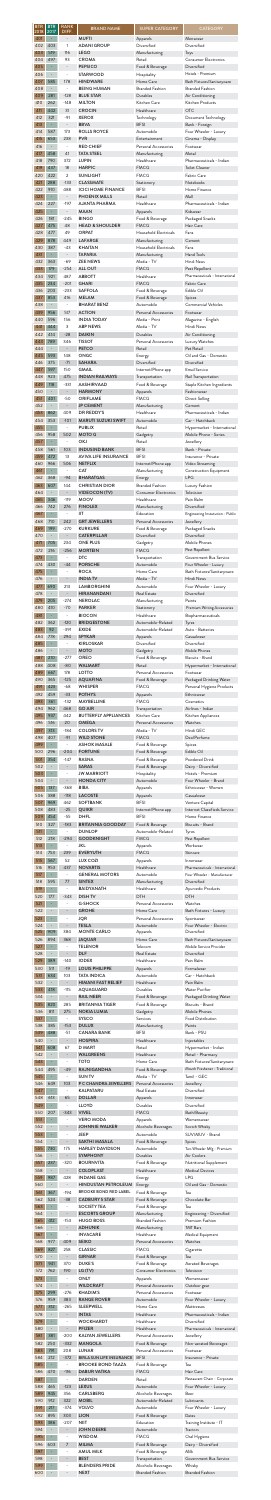| <b>BTR</b><br>2018 | <b>BTR</b><br>2017             | <b>RANK</b><br>DIFF.                   | <b>BRAND NAME</b>                                                    | <b>SUPER CATEGORY</b>                                       | <b>CATEGORY</b>                                                            |
|--------------------|--------------------------------|----------------------------------------|----------------------------------------------------------------------|-------------------------------------------------------------|----------------------------------------------------------------------------|
| 601<br>602<br>603  | 384<br>359                     | $-217$<br>$-244$                       | <b>VADILAL</b><br><b>VICTORY</b><br><b>HAJMOLA</b>                   | Food & Beverage<br>Automobile                               | Ice Cream/Frozen Dessert<br>Two Wheeler Mfg - Premium<br>Digestive Tablets |
| 604<br>605         | 320<br>$\blacksquare$          | $-284$<br>$\Box$                       | <b>AYUR</b><br><b>K. RAHEJA</b>                                      | Food & Beverage<br><b>FMCG</b><br><b>Real Estate</b>        | Bath/Beauty - Ayurvedic<br>Diversified                                     |
| 606                | 219                            | $-387$                                 | <b>BABOOL</b>                                                        | <b>FMCG</b>                                                 | Oral Hygiene                                                               |
| 607                | ÷                              |                                        | SUPER-MAX                                                            | <b>FMCG</b>                                                 | <b>Shaving Products</b>                                                    |
| 608                | 848                            | 240                                    | <b>TOPAZ</b>                                                         | <b>FMCG</b>                                                 | Shaving Products                                                           |
| 609                | 734                            | 125                                    | <b>MUMBAI MIRROR</b>                                                 | Media - Print                                               | Newspaper - English                                                        |
| 610                | 646                            | 36                                     | <b>INDIA GATE BASMATI</b>                                            | Food & Beverage                                             | Packaged Rice                                                              |
| 611                | ÷                              | $\blacksquare$                         | <b>MAX HOSPITAL</b>                                                  | Healthcare                                                  | Hospitals                                                                  |
| 612                | 759                            | 147                                    | <b>OXFORD</b>                                                        | Education                                                   | University - International                                                 |
| 613                | 376                            | $-237$                                 | <b>XOLO</b>                                                          | Gadgetry                                                    | Mobile Phones                                                              |
| 614                | 942                            | 328                                    | <b>MAXX MOBILES</b>                                                  | Gadgetry                                                    | Mobile Phones                                                              |
| 615                | 739                            | 124                                    | <b>IPL</b>                                                           | Sports                                                      | Cricket League                                                             |
| 616                | $\overline{\phantom{a}}$       | $\overline{\phantom{a}}$               | <b>MOCHI</b>                                                         | Personal Accessories                                        | Footwear                                                                   |
| 617                | 914                            | 297                                    | <b>DHARA</b>                                                         | Food & Beverage                                             | Edible Oil                                                                 |
| 618                | 584                            | $-34$                                  | <b>CADBURY PERK</b>                                                  | Food & Beverage                                             | Chocolate Bar                                                              |
| 619                | 611                            | $-8$                                   | <b>V GUARD</b>                                                       | <b>Household Electricals</b>                                | Fast Moving Electrical Goods                                               |
| 620                | 167                            | $-453$                                 | <b>KINLEY</b>                                                        | Food & Beverage                                             | Packaged Drinking Water                                                    |
| 621                | ÷,                             |                                        | <b>PAVIZHAM</b>                                                      | Food & Beverage                                             | Diversified                                                                |
| 622                | $\overline{\phantom{0}}$       | $\overline{\phantom{a}}$               | <b>DCB BANK</b>                                                      | <b>BFSI</b>                                                 | Bank - Private                                                             |
| 623                | $\blacksquare$                 | $\overline{\phantom{a}}$               | <b>LUFTHANSA</b>                                                     | Transportation                                              | Airlines - International                                                   |
| 624<br>625         | ÷                              |                                        | <b>INDIAN BANK</b><br><b>HERTZ</b>                                   | <b>BFSI</b><br>Services                                     | Bank - PSU<br>Car Renters                                                  |
| 626<br>627         |                                |                                        | ZANDU<br><b>DALMIA</b>                                               | Healthcare<br>Diversified                                   | Ayurvedic Products<br>Diversified                                          |
| 628                | 571                            | $-57$                                  | <b>TUBORG</b>                                                        | Alcoholic Beverages                                         | Beer                                                                       |
| 629                | -                              |                                        | <b>PARRYWARE</b>                                                     | Home Care                                                   | Bath Fixtures/Sanitaryware                                                 |
| 630                | 512                            | $-118$                                 | <b>MOTILAL OSWAL</b>                                                 | <b>BFSI</b>                                                 | Financial Services - Diversified                                           |
| 631                | $\overline{\phantom{a}}$       | $\overline{\phantom{a}}$               | <b>JACK &amp; JONES</b>                                              | Apparels                                                    | Menswear                                                                   |
| 632<br>633         |                                |                                        | <b>WHOLE FOODS</b><br><b>CRY</b>                                     | Retail<br><b>NGO</b>                                        | Hypermarket - International<br>Child Rights                                |
| 634<br>635         | ÷                              |                                        | <b>UNITED BANK OF INDIA</b><br><b>ZEE CINEMA</b>                     | <b>BFSI</b><br>Media - TV                                   | Bank - PSU<br>Hindi Movie Channel                                          |
| 636                | 258                            | $-378$                                 | <b>ZEE</b>                                                           | Media - TV                                                  | <b>TV Channel Network</b>                                                  |
| 637                | -                              | $\overline{\phantom{a}}$               | <b>BINANI CEMENT</b>                                                 | Manufacturing                                               | Cement                                                                     |
| 638                | 391                            | $-247$                                 | LIRIL                                                                | <b>FMCG</b>                                                 | Bath/Beauty                                                                |
| 639                | ÷                              | $\overline{\phantom{a}}$               | <b>CANTABIL</b>                                                      | Apparels                                                    | Fast Fashion                                                               |
| 640                | 340                            | $-300$                                 | <b>KANGAROO KIDS</b>                                                 | Education                                                   | Pre-School                                                                 |
| 641                | 691                            | 50                                     | <b>HENKO</b>                                                         | <b>FMCG</b>                                                 | Fabric Care                                                                |
| 642                | 476                            | $-166$                                 | <b>MID DAY</b>                                                       | Media - Print                                               | Newspaper - English                                                        |
| 643                | 685                            | 42                                     | <b>INSTAGRAM</b>                                                     | Internet/Phone app                                          | Social Networking                                                          |
| 644                |                                | $\overline{\phantom{a}}$               | <b>DELHI UNIVERSITY</b>                                              | Education                                                   | University - Public                                                        |
| 645                | 380                            | $-265$                                 | <b>MARGO</b>                                                         | <b>FMCG</b>                                                 | Bath/Beauty                                                                |
| 646                |                                | $\overline{\phantom{a}}$               | <b>DNA</b>                                                           | Media - Print                                               | Newspaper - English                                                        |
| 647                | 619                            | $-28$                                  | <b>ZYDUS CADILA</b>                                                  | Healthcare                                                  | Pharmaceuticals - Indian                                                   |
| 648                | 504                            | $-144$                                 | <b>LIVON</b>                                                         | <b>FMCG</b>                                                 | Hair Care                                                                  |
| 649                | 812                            | 163                                    | <b>COLGATE CIBACA</b>                                                | <b>FMCG</b>                                                 | Oral Hygiene                                                               |
| 650                | 709                            | 59                                     | <b>MASTERCARD</b>                                                    | <b>BFSI</b>                                                 | Credit/Debit card                                                          |
| 651<br>652         | 826                            | 174                                    | <b>NESTLE ALPINO</b><br><b>JABONG</b>                                | Food & Beverage<br>Internet/Phone app                       | Chocolate<br>Online Retailer - Fashion                                     |
| 653<br>654         | 636                            | $-17$                                  | <b>MONTEX</b><br>SHOPCLUES.COM                                       | Stationery<br>Internet/Phone app                            | <b>Writing Accessories</b><br>Online Retailer - Diversified                |
| 655<br>656         | 542                            | $-114$                                 | <b>PREMIER</b><br><b>SET WET</b>                                     | Automobile<br><b>FMCG</b>                                   | Diversified<br>Bath/Beauty                                                 |
| 657                | 622                            | $-35$                                  | 3M                                                                   | Diversified                                                 | Diversified                                                                |
| 658                | 529                            | $-129$                                 | <b>KRAFT</b>                                                         | Food & Beverage                                             | Processed Foods                                                            |
| 659                | 518                            | $-141$                                 | <b>MONGINIS</b>                                                      | Retail                                                      | Cakeshop                                                                   |
| 660                | 267                            | $-393$                                 | <b>ZANDU BALM</b>                                                    | Healthcare                                                  | Pain Balm                                                                  |
| 661                | 438                            | $-223$                                 | <b>BHARTI AXA</b>                                                    | <b>BFSI</b>                                                 | Insurance - Private                                                        |
| 662                | 746                            | 84                                     | <b>CYCLE AGARBATTI</b>                                               | <b>FMCG</b>                                                 | Agarbattis                                                                 |
| 663<br>664         | 960                            | 297                                    | <b>LAND ROVER</b><br><b>FOREVER 21</b>                               | Automobile<br>Apparels                                      | Four Wheeler - Luxury<br>Womenswear                                        |
| 665                | 522                            | $-143$                                 | THE HINDU                                                            | Media - Print                                               | Newspaper - English                                                        |
| 666                | 570                            | $-96$                                  | <b>SPICE MOBILES</b>                                                 | Gadgetry                                                    | Mobile Phones                                                              |
| 667<br>668         | 637<br>683                     | $-30$<br>15                            | <b>IMPERIAL BLUE</b><br><b>HYUNDAI SANTRO</b>                        | Alcoholic Beverages<br>Automobile<br><b>Branded Fashion</b> | Whisky<br>Car - Hatchback                                                  |
| 669<br>670<br>671  | 665<br>631<br>728              | $-4$<br>$-39$<br>57                    | <b>CARTIER</b><br><b>ZOOM TV</b><br><b>DENVER</b>                    | Media - TV<br><b>FMCG</b>                                   | Luxury Fashion<br>Music Channel<br>Deo/Perfume                             |
| 672                | $\overline{\phantom{0}}$       | $\overline{\phantom{a}}$               | <b>HLL LIFECARE</b>                                                  | Healthcare                                                  | Diversified products                                                       |
| 673                | 471                            | $-202$                                 | <b>INDIAN ARMY</b>                                                   | Government Body                                             | <b>Armed Forces</b>                                                        |
| 674                | 201                            | $-473$                                 | ELLE <sub>18</sub>                                                   | <b>FMCG</b>                                                 | Cosmetics                                                                  |
| 675                | 405                            | $-270$                                 | <b>SANDISK</b>                                                       | Gadgetry                                                    | Memory storage                                                             |
| 676                | 436                            | $-240$                                 | <b>YARDLEY</b>                                                       | <b>FMCG</b>                                                 | Bath/Beauty                                                                |
| 677                |                                | $\overline{\phantom{a}}$               | <b>PRIYOM</b>                                                        | Food & Beverage                                             | Spices                                                                     |
| 678                | 900                            | $\blacksquare$                         | <b>TYSON</b>                                                         | Services                                                    | Food Distribution                                                          |
| 679                |                                | 221                                    | <b>MARUTI SUZUKI NEXA</b>                                            | Automobile                                                  | Car - SUV/MUV                                                              |
| 680                | 448                            | $-232$                                 | <b>LYF</b>                                                           | Gadgetry                                                    | Mobile Phones                                                              |
| 681                | 172                            | $-509$                                 | <b>SPICEJET</b>                                                      | Transportation                                              | Airlines - Indian                                                          |
| 682                | 806                            | 124                                    | <b>KOHINOOR</b>                                                      | <b>FMCG</b>                                                 | Condoms                                                                    |
| 683                |                                | $\overline{\phantom{a}}$               | <b>ZEBRA</b>                                                         | Stationery                                                  | <b>Writing Accessories</b>                                                 |
| 684<br>685         | 967                            | 282                                    | <b>APPY</b><br><b>LINC PENS</b>                                      | Food & Beverage<br>Stationery                               | Non-aerated Beverages<br><b>Writing Accessories</b>                        |
| 686<br>687         | ÷,                             | $\overline{\phantom{a}}$               | <b>MEDIQUE</b><br><b>NOVA APPLIANCES</b>                             | Healthcare<br>Kitchen Care                                  | <b>OTC</b><br>Kitchen Appliances                                           |
| 688                | 831                            | 143                                    | <b>MAXO</b>                                                          | <b>FMCG</b>                                                 | Pest Repellent                                                             |
| 689                | 482                            | $-207$                                 | <b>SLICE</b>                                                         | Food & Beverage                                             | Non-aerated Beverages                                                      |
| 690                | 615                            | $-75$                                  | <b>CNBC TV18</b>                                                     | Media - TV                                                  | TV Network - Business News                                                 |
| 691                | 785                            | 94                                     | <b>GOODYEAR</b>                                                      | Automobile-Related                                          | Tyres                                                                      |
| 692<br>693         | 469                            | $-224$                                 | <b>FLORA</b><br><b>BOSE</b>                                          | Internet/Phone app<br><b>Consumer Electronics</b>           | Floral delivery<br>Audio Equipment                                         |
| 694                | 701                            | $\qquad \qquad -$                      | <b>COLIN</b>                                                         | <b>FMCG</b>                                                 | Surface Cleaner                                                            |
| 695                |                                | 6                                      | <b>MORE</b>                                                          | Retail                                                      | Hypermarket - Indian                                                       |
| 696<br>697         | ÷,                             | $\qquad \qquad -$                      | <b>SUPREMO</b><br><b>HONDA SHINE</b>                                 | Home Care<br>Automobile                                     | Furniture<br>Two Wheeler - Brand                                           |
| 698                | 837                            | 139                                    | <b>BERGER PAINTS</b>                                                 | Manufacturing                                               | Paints                                                                     |
| 699                | 490                            | $-209$                                 | <b>LIZOL</b>                                                         | <b>FMCG</b>                                                 | Disinfectant                                                               |
| 700                | 220                            | $-480$                                 | <b>ORAL B</b>                                                        | <b>FMCG</b>                                                 | Oral Hygiene                                                               |
| 701                | 204                            | $-497$                                 | <b>SENSODYNE</b>                                                     | <b>FMCG</b>                                                 | Oral Hygiene                                                               |
| 702<br>703<br>704  | 557<br>÷,                      | $-145$                                 | <b>HEINZ</b><br><b>MODERN</b><br><b>J.K. ORGANISATION</b>            | Food & Beverage<br>Food & Beverage<br>Diversified           | <b>Processed Foods</b><br><b>Bakery Products</b><br>Diversified            |
| 705<br>706         | ÷,                             | $\overline{\phantom{a}}$               | <b>ASHOKA</b><br><b>AMD</b>                                          | Food & Beverage<br>Technology                               | RTC Foods<br>Semiconductor                                                 |
| 707                | $\overline{\phantom{a}}$       | $-169$                                 | LAKHANI                                                              | Personal Accessories                                        | Footwear                                                                   |
| 708                | 539                            |                                        | <b>CHANDRIKA</b>                                                     | <b>FMCG</b>                                                 | Bath/Beauty - Ayurvedic                                                    |
| 709                | 456                            | $-253$                                 | <b>EPSON</b>                                                         | Technology                                                  | Personal Technology                                                        |
| 710                | 176                            | $-534$                                 | <b>KURLON</b>                                                        | Home Care                                                   | Mattresses                                                                 |
| 711<br>712         | 460                            | $-252$                                 | <b>RELIANCE ENERGY</b><br><b>SINGER</b>                              | Energy<br>Home Care                                         | Electric Utility<br>Sewing Machines                                        |
| 713                |                                | $\overline{\phantom{a}}$               | <b>HDIL</b>                                                          | <b>Real Estate</b>                                          | Diversified                                                                |
| 714                |                                | $\qquad \qquad \blacksquare$           | <b>LYNX</b>                                                          | <b>FMCG</b>                                                 | Bath/Beauty - Men                                                          |
| 715                | 527                            | $-188$                                 | <b>MOUNTAIN DEW</b>                                                  | Food & Beverage                                             | Aerated Beverages                                                          |
| 716                | $\qquad \qquad \blacksquare$   | $\overline{\phantom{a}}$               | <b>ARVIND</b>                                                        | Diversified                                                 | Diversified                                                                |
| 717                | ÷                              | $\overline{\phantom{a}}$               | <b>SUPREME</b>                                                       | Home Care                                                   | Furniture                                                                  |
| 718                | 478                            | $-240$                                 | <b>PRINCEWARE</b>                                                    | Kitchen Care                                                | Kitchen Appliances                                                         |
| 719                | 651                            | $-68$                                  | <b>WESTSIDE</b>                                                      | Retail                                                      | Personal Goods                                                             |
| 720                | 750                            | 30                                     | <b>KITEX</b>                                                         | Apparels                                                    | Kidswear - Supplier                                                        |
| 721<br>722         | ÷,                             | $\qquad \qquad \blacksquare$           | <b>BRAUN</b><br><b>AUCHAN</b>                                        | <b>Consumer Electronics</b><br>Retail                       | Grooming products<br>Hypermarket - International                           |
| 723                | ÷,                             | $\qquad \qquad -$                      | <b>KAWASAKI</b>                                                      | Automobile                                                  | Two Wheeler Mfg - Premium                                                  |
| 724                | $\overline{a}$                 |                                        | <b>VIJAY TV</b>                                                      | Media - TV                                                  | Tamil - GEC                                                                |
| 725<br>726         |                                | $\qquad \qquad -$                      | <b>MAXIMA</b><br>A.O. SMITH                                          | Personal Accessories<br>Durables                            | Watches<br>Water Heater                                                    |
| 727<br>728<br>729  | 938<br>849                     | 211<br>121<br>$\overline{\phantom{a}}$ | <b>D&amp;G</b><br><b>SAFARI</b><br><b>ALLEN CAREER INSTITUTE</b>     | <b>Branded Fashion</b><br>Personal Accessories              | Premium Fashion<br>Luggage/Bags                                            |
| 730<br>731         | ÷<br>431<br>943                | $-299$<br>212                          | <b>PRIYA GOLD</b><br><b>PAN PARAG</b>                                | Education<br>Food & Beverage<br>Food & Beverage             | Coaching Institute<br>Biscuits - Brand<br>Mouth Freshener - Traditional    |
| 732                | 815                            | 83                                     | <b>CARRIER</b>                                                       | Durables                                                    | Air Conditioning                                                           |
| 733                | ÷                              | $\qquad \qquad -$                      | <b>T-SERIES</b>                                                      | Entertainment                                               | Cinema - Diversified                                                       |
| 734                | 600                            | $\overline{\phantom{a}}$               | LG (WASHING MACHINE)                                                 | <b>Consumer Electronics</b>                                 | <b>Washing Machines</b>                                                    |
| 735                |                                | $-135$                                 | <b>HIKE</b>                                                          | Internet/Phone app                                          | Instant Messaging Service                                                  |
| 736<br>737         | ÷,                             | $\qquad \qquad -$                      | <b>HIMUL</b><br><b>BADSHAH</b>                                       | Food & Beverage<br>Food & Beverage                          | Dairy - Diversified<br>Spices                                              |
| 738<br>739         | 364                            | $-374$                                 | <b>GLUCON D</b><br><b>GKB OPTICALS</b>                               | Food & Beverage<br>Retail                                   | Powdered Drink<br>Eyewear                                                  |
| 740<br>741         | 708                            | $-32$                                  | <b>WAGH BAKRI</b><br><b>DONEAR</b>                                   | Food & Beverage<br>Apparels                                 | Tea<br>Fabrics                                                             |
| 742                | 780                            | 38                                     | <b>BAJAJ ALLIANZ</b>                                                 | <b>BFSI</b>                                                 | Insurance - Private                                                        |
| 743                | 674                            | $-69$                                  | <b>MONACO</b>                                                        | Food & Beverage                                             | Biscuits - Brand                                                           |
| 744<br>745         | $\overline{\phantom{0}}$       |                                        | <b>RELIANCE FRESH</b><br><b>GODREJ APPLIANCES</b>                    | Retail<br>Durables                                          | Grocery<br>Diversified                                                     |
| 746<br>747         | ÷,                             |                                        | <b>FIRST FLIGHT COURIERS</b><br><b>CHANEL</b>                        | Services<br><b>Branded Fashion</b>                          | Express Service - Domestic<br>Luxury Fashion                               |
| 748<br>749<br>750  | ÷,                             |                                        | <b>GAIL</b><br><b>POLICE</b><br><b>CHAKSON</b>                       | Energy<br><b>Branded Fashion</b><br>Kitchen Care            | Natural Gas<br>Premium Fashion<br>Cookware                                 |
| 751                | 629                            | $-122$                                 | <b>JK TYRES</b>                                                      | Automobile-Related                                          | Tyres                                                                      |
| 752                | 916                            | 164                                    | <b>DIAMOND</b>                                                       | Food & Beverage                                             | Packaged Snacks                                                            |
| 753                | 526                            | $-227$                                 | <b>JOY COSMETICS</b>                                                 | <b>FMCG</b>                                                 | Cosmetics                                                                  |
| 754                |                                | $\overline{\phantom{a}}$               | <b>CBI</b>                                                           | Government Body                                             | Investigative body                                                         |
| 755                | 372                            | $-383$                                 | <b>TROPICANA</b>                                                     | Food & Beverage                                             | Packaged Juice                                                             |
| 756                | $\overline{\phantom{0}}$       |                                        | <b>PRIYA</b>                                                         | Food & Beverage                                             | <b>Processed Foods</b>                                                     |
| 757                | $\overline{\phantom{a}}$       | $\overline{\phantom{a}}$               | <b>FLYING MACHINE</b>                                                | Apparels                                                    | Casualwear                                                                 |
| 758                | 498                            | $-260$                                 | <b>LUMINOUS</b>                                                      | Household Electricals                                       | Invertors / Batteries                                                      |
| 759<br>760         | 664                            | $-95$                                  | <b>ENGAGE</b><br><b>GLENMARK</b>                                     | <b>FMCG</b><br>Healthcare                                   | Deo/Perfume<br>Pharmaceuticals - Indian                                    |
| 761<br>762         | ÷,                             | $\overline{\phantom{a}}$               | <b>TOMY</b><br><b>BAGPIPER</b>                                       | Manufacturing<br>Alcoholic Beverages                        | Toys<br>Whisky                                                             |
| 763                | ÷                              | $\overline{\phantom{0}}$               | <b>RELIANCE PETROLEUM</b>                                            | Energy                                                      | Oil and Gas                                                                |
| 764                | 344                            | $-420$                                 | <b>DOMS</b>                                                          | Stationery                                                  | Diversified                                                                |
| 765                | $\overline{\phantom{a}}$       | $\qquad \qquad -$                      | <b>KORYO</b>                                                         | <b>Consumer Electronics</b>                                 | Diversified                                                                |
| 766                | 491                            | $-275$                                 | <b>MARIE GOLD</b>                                                    | Food & Beverage                                             | Biscuits - Brand                                                           |
| 767<br>768         | 326                            | -441                                   | <b>STARBUCKS</b><br><b>SPUNK</b>                                     | Retail<br>Apparels                                          | Café<br>Casualwear                                                         |
| 769                | 433                            | $-337$                                 | <b>ROTOMAC</b>                                                       | Stationery                                                  | Writing Accessories                                                        |
| 770                | ÷,                             |                                        | <b>VEET</b>                                                          | <b>FMCG</b>                                                 | Hair Removal                                                               |
| 771<br>772<br>773  | $\overline{\phantom{0}}$<br>÷, |                                        | <b>FORTUNER</b><br><b>GREEN PLY</b><br><b>POLAR</b>                  | Automobile<br>Manufacturing<br><b>Household Electricals</b> | Luxury SUV<br>Plywood<br>Fans                                              |
| 774                | 758                            | $\overline{\phantom{a}}$               | <b>POWER</b>                                                         | Energy                                                      | Petrol - Brand                                                             |
| 775                |                                | $-17$                                  | <b>JVC</b>                                                           | <b>Consumer Electronics</b>                                 | Audio Equipment                                                            |
| 776                | 669                            | $-107$                                 | <b>HUAWEI</b>                                                        | Telecom                                                     | Diversified                                                                |
| 777                | ÷                              | $\qquad \qquad -$                      | <b>MOODS</b>                                                         | <b>FMCG</b>                                                 | Condoms                                                                    |
| 778                | 766                            | $\overline{\phantom{a}}$               | <b>TOYOTA INNOVA</b>                                                 | Automobile                                                  | SUV/MUV - Brand                                                            |
| 779                |                                | $-13$                                  | <b>TVS JUPITER</b>                                                   | Automobile                                                  | Automatic Scooter                                                          |
| 780                | 795                            | 15                                     | <b>MANYAVAR</b>                                                      | Apparels                                                    | Mens Ethnicwear                                                            |
| 781                | 763                            | $-18$                                  | <b>FORTIS HEALTHCARE</b>                                             | Healthcare                                                  | Hospitals                                                                  |
| 782                | $\overline{\phantom{a}}$       | $\overline{\phantom{a}}$               | <b>MAPRO</b>                                                         | Food & Beverage                                             | <b>Processed Foods</b>                                                     |
| 783                | ÷                              | $\overline{\phantom{a}}$               | <b>BSF</b>                                                           | Government Body                                             | <b>Border Security</b>                                                     |
| 784                | 553                            | $-231$                                 | <b>KWALITY WALLS</b>                                                 | Food & Beverage                                             | Ice Cream/Frozen Dessert                                                   |
| 785                | ÷                              | $\qquad \qquad -$                      | <b>BROCHEM HEALTHCARE</b>                                            | Healthcare                                                  | Pharmaceuticals - Indian                                                   |
| 786                | 462                            | $-324$                                 | <b>COMPAQ</b>                                                        | Technology                                                  | Personal Technology                                                        |
| 787                | 679                            | $-108$                                 | <b>ATLAS CYCLES</b>                                                  | Manufacturing                                               | Cycles                                                                     |
| 788                | $\overline{\phantom{0}}$       | $\overline{\phantom{a}}$               | <b>BRITISH AIRWAYS</b>                                               | Transportation                                              | Airlines - International                                                   |
| 789                | ÷,                             |                                        | <b>UNESCO</b>                                                        | International Body                                          | Human Rights                                                               |
| 790                | 245                            | $-545$                                 | <b>CAVINKARE</b>                                                     | <b>FMCG</b>                                                 | Diversified                                                                |
| 791                | $\qquad \qquad -$              |                                        | <b>FIAMA</b>                                                         | <b>FMCG</b>                                                 | Bath/Beauty                                                                |
| 792                | 576                            | $\overline{\phantom{a}}$               | <b>VIVA</b>                                                          | Food & Beverage                                             | Nutritional Supplement                                                     |
| 793                |                                | $-217$                                 | <b>KAJARIA</b>                                                       | Home Care                                                   | Ceramics                                                                   |
| 794<br>795         | 933                            | 138                                    | <b>INDIAN EXPRESS</b><br><b>GWALIOR SUITINGS</b>                     | Media - Print<br>Apparels                                   | Newspaper - English<br>Fabrics to Brands                                   |
| 796                | $\overline{\phantom{0}}$       | $\overline{\phantom{a}}$               | <b>FLEMINGO</b>                                                      | Retail                                                      | Duty Free Shops                                                            |
| 797                | 775                            | $-22$                                  | <b>GOLD WINNER OIL</b>                                               | Food & Beverage                                             | Edible Oil                                                                 |
| 798<br>799<br>800  | 628                            | $-170$                                 | <b>EUREKA FORBES</b><br><b>TATA ACE</b><br><b>MAX LIFE INSURANCE</b> | Durables<br>Automobile<br><b>BFSI</b>                       | Purification Systems<br>Mini Truck - Brand<br>Insurance - Private          |